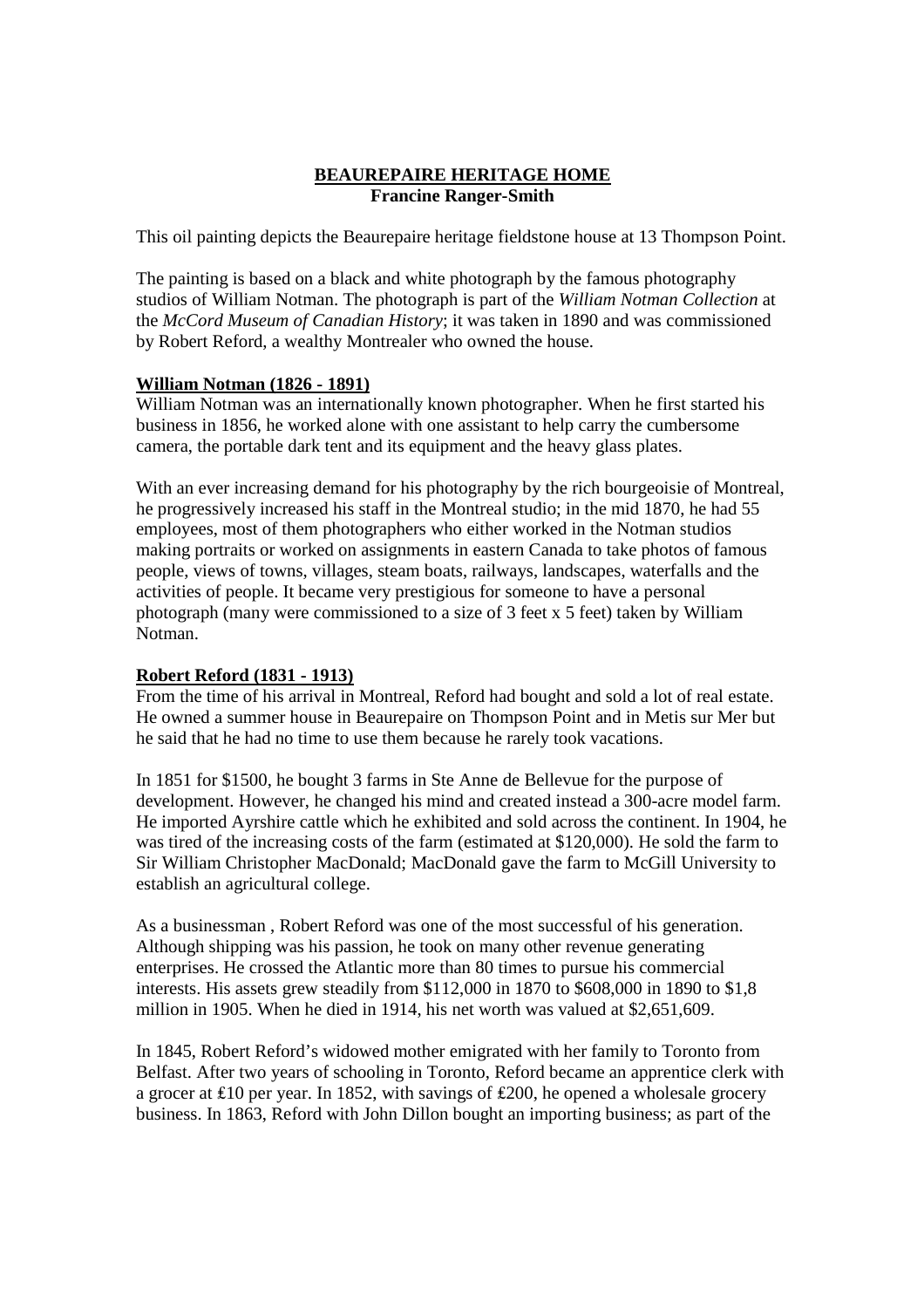agreement, Reford was to establish a Reford & Dillon grocery wholesale business in Montreal. Reford established this business and in 1870, became the Montreal agent for the Donaldson Shipping Line of Glasgow and bought shares in its growing fleet of steamers. His benefits were not only the profits from each vessel but also the commissions as an agent for the cargoes. His agency handled the  $2<sup>nd</sup>$  largest number of vessels in the port of Montreal. In 1870, the agency had profits of about \$50,000/year.

Reford branched out into many other lines of business. In 1882, he bought a flour mill on the Lachine Canal and equipped it as a rice mill. He operated under the name of the Mount Royal Milling Co.; he imported rice from Burma and other parts of Asia and controlled the milling and sales of most of the rice in Canada. In 1885, he with a partner acquired timber mills in Quebec; they formed the York Lumber Co. and invested \$100,000 in machinery, dams and brickwork, mostly in the Gaspé Peninsula.

## **History of the property (1678 - 1891)**

## *Jean Guenet*

In 1678, Jean Guenet was one of the early settlers and entrepreneurs in the French Colony. He started in the fur trading business and was granted a concession in Lasalle in 1672. Although Guenet was a merchant and an importer, he became controller of the domains of the King and the tax collector for the seigneurs of the Island of Mont Royal. In 1678, he acquired 120 arpents at Pointe Anaouy (the original Indian name) which he called Beau Repaire. It is thought that he built a log cabin house on the point.

### *Amable Curot*

In 1769, Amable Curot gained full control of the Guenet farms. On the point of land that extended into the Lake, he built a mansion house in fieldstone that measured 65 feet by 38 feet.

#### *Pierre Vallée & Etienne Saint-Dessiers*

In 1780, six arpents of land and the fieldstone house were seized by the sheriff of the district of Montréal and sold at a public auction. These two merchants bought the property an auction..

### *Olivier Berthelet*

### *James Thompson*

In 1864, James Thompson acquired the land and farmed it during 25 years.

#### *Robert Reford*

In 1889, Robert Reford bought the Thompson Point house. Also, in 1851, he bought 3 farms in Ste Anne de Bellevue for the purpose of development.

#### *Jeremiah Cook and James Armstrong*

In 1891, Cook and Armstrong who were real estate developers bought the Thompson Point land and subdivided it into lots. To be successful in the sale of the lots, both investors signed an agreement with the Grand Trunk Railway to give a strip of land the